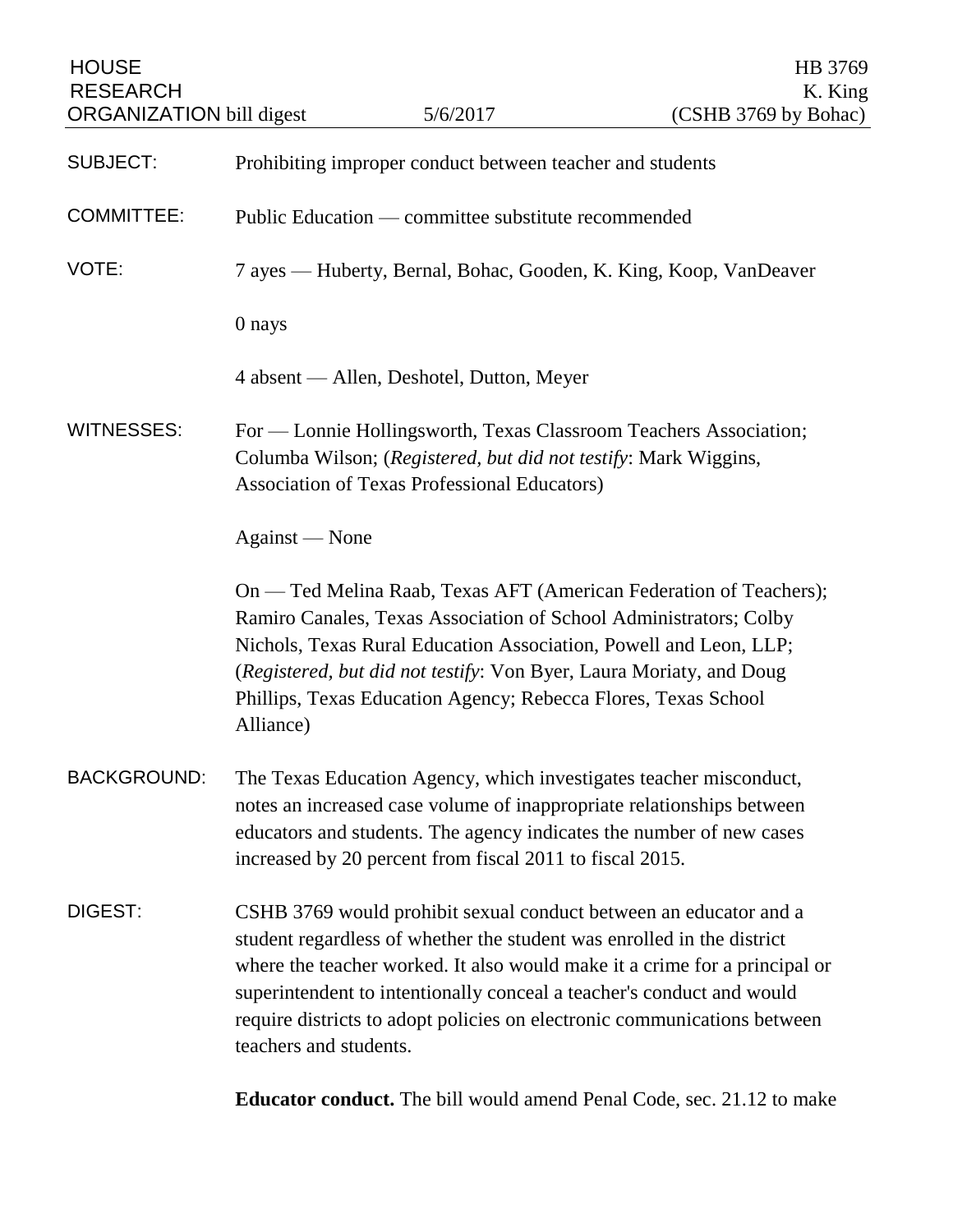## HB 3769 House Research Organization page 2

it a crime for certain employees of a public or private primary or secondary school to engage in sexual contact, sexual intercourse, or deviate sexual intercourse with any student the employee knew was enrolled in any public or private primary or secondary school. An employee would a teacher, teacher intern or trainee, librarian, diagnostician, or school counselor, regardless of whether the employee held the appropriate certificate, permit, license, or credential for the position.

**Principals and superintendents.** A principal would be required to notify the district superintendent or charter school director no later than seven business days after the date of an educator's termination or resignation following an alleged incident of misconduct related to abuse or sexual contact with a student or the date the principal found out about an educator's criminal record. A principal who failed to provide the notice on time with intent to conceal an educator's criminal record or alleged misconduct would commit a state-jail felony (180 days to two years in a state jail and an optional fine of up to \$10,000).

The bill would add an administrative penalty of between \$500 and \$10,000 for superintendents who failed to file a required written report to the State Board for Educator Certification (SBEC) within seven business days concerning an educator's criminal record or alleged incident of misconduct. SBEC could not renew the certification of a superintendent until the penalty was paid. A superintendent or director who failed to file a report on time with intent to conceal an educator's criminal record or alleged misconduct would commit a state-jail felony.

**License revocation.** In addition to current law, the certification of an educator would be automatically revoked and employment terminated if the educator was placed on deferred adjudication community supervision for an offense for which he or she was required to register as a sex offender, or if the victim was under 18 at the time the offense was committed.

SBEC also could suspend or revoke a certificate, impose other sanctions,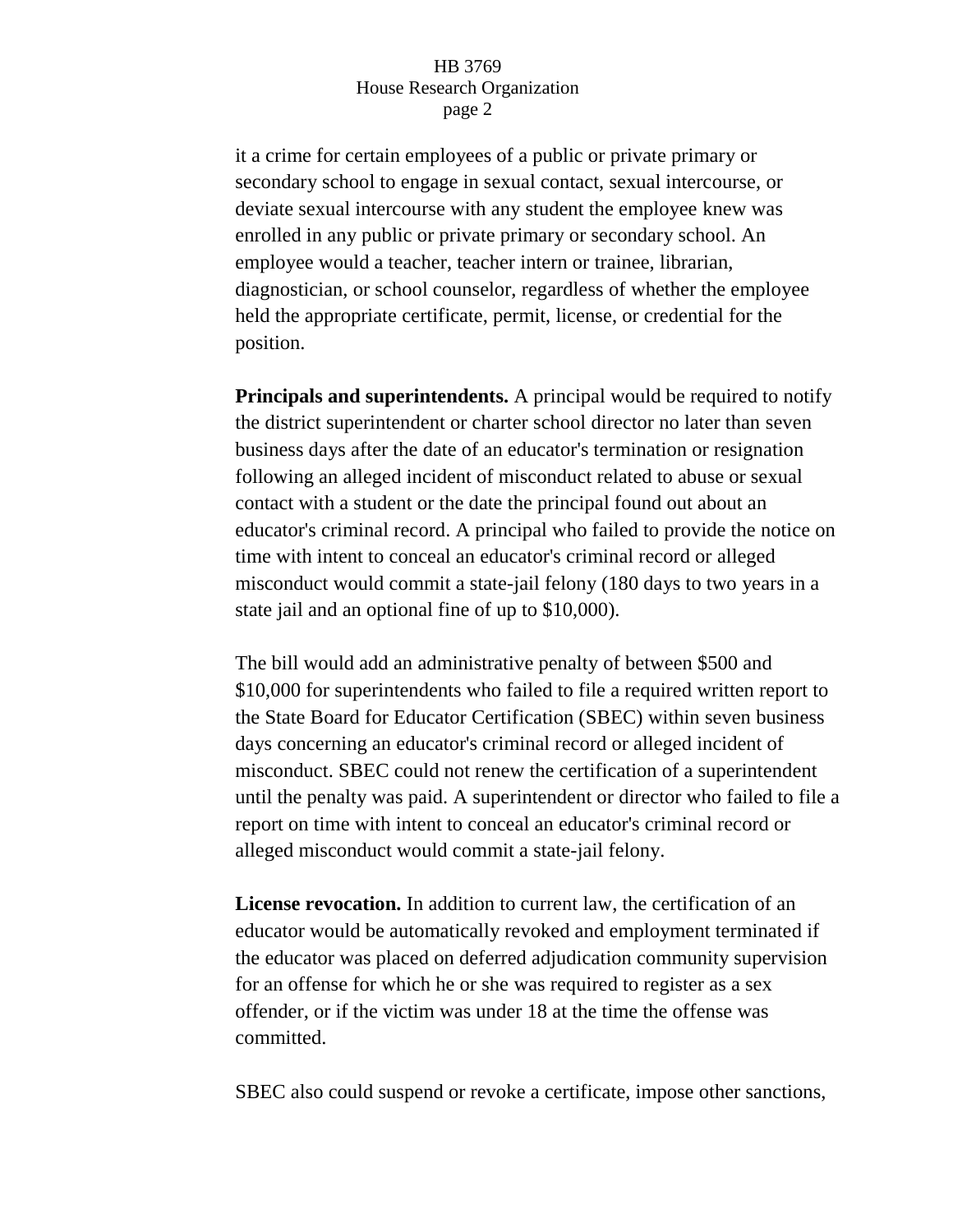## HB 3769 House Research Organization page 3

or refuse to issue a certificate to someone who assisted another person in obtaining employment at a district or charter school and knew that person had previously engaged in sexual misconduct with a minor or student in violation of the law. The routine transmission of administrative and personnel files would not constitute assistance.

**Investigations.** The Commissioner of Education would be authorized, during an investigation by the agency for an alleged incident of misconduct, to issue a subpoena to compel the attendance of a relevant witness. The bill would allow a district or charter school to give the Texas Education Agency a document evaluating the performance of a teacher or administrator for purposes on an investigation. Such a document would remain confidential unless it became part of the record in a contested case.

**Training.** Educator preparation programs and SBEC continuing education requirements for a classroom teacher would be required to include information on appropriate relationships, boundaries, and communications between educators and students. Continuing education requirements for a principal would include instruction on preventing, recognizing, and reporting prohibited sexual conduct between an educator and a student.

**Electronic communication policy.** A district would be required to adopt a written policy concerning electronic communications between a school employee and a student enrolled in the district. The policy would allow employees to elect to not disclose personal telephone numbers and e-mail addresses and would be designed to prevent improper electronic communications between employees and students and to instruct employees about the proper method for notifying appropriate local administrators about an incident in which a student engaged in improper communications with the school employee.

**Other provisions.** The Commissioner of Education could authorize special accreditation investigations to be conducted when a school district for any reason failed to produce requested evidence or an investigation report relating to an educator who was under investigation by SBEC.